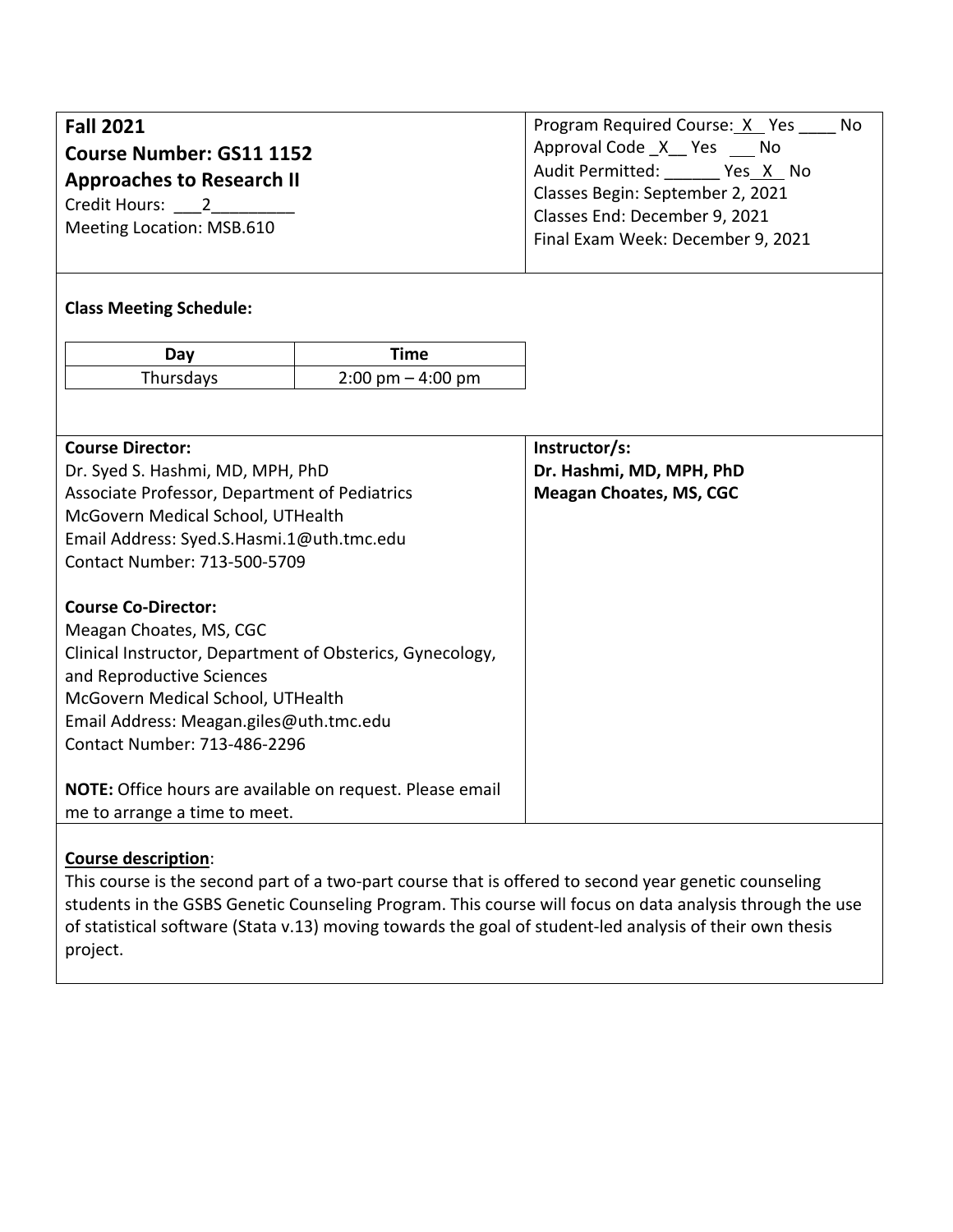### **Textbook/Supplemental Reading Materials:**

- MacFarlane et al., Genetic Counseling Research: A Practical Guide,  $1^{st}$  Ed. 2014
- Fletcher and Fletcher, Clinical epidemiology The Essentials,  $4<sup>th</sup>$  Ed. 2005
- Hulley et al., Designing Clinical Research, 3rd Ed. 2006

# **Course Objective/s:**

Upon successful completion of this course, students will have an understanding of common concepts in analytic processes to use in the review of literature and so that they can start analyzing data from their own thesis research projects.

### *Specific Learning Objectives***:**

- 1. To become familiar with STATA and be able to do data cleaning, modification, and simple analysis
- 2. To become familiar with the analytic concepts behind univariable tests such as t-test, ANOVA, Mann-Whitney, Kruskal-Wallis, and contingency tests
- 3. To be able to identify which test should be used for which data type and study question
- 4. To understand the concepts behind multivariable testing, including regression modeling
- 5. To become familiar with data presentation

# **Student responsibilities and expectations:**

Students enrolled in this course will be expected to perform the following activities each week.

- 1. Complete two Stata assignments during the term, see course schedule for due dates.
- 2. Prepare for and take course quizzes based on course lectures/ readings.
- 3. Participate in and contribute to course discussions during lecture, review sessions.
- 4. Prepare for and take two examinations based on lecture and some reading material.

Students are expected to complete all assigned reading material (reviews and research literature) prior to class. While you may work and discuss all course materials and assignments in groups, all writing assignments must be your own. Plagiarism and failure to properly cite scientific literature and other sources will not be tolerated and are grounds for dismissal from the course and further GSBS disciplinary action. Cheating or engaging in unethical behavior during examinations (quizzes and final) will be grounds for dismissal from the course without credit and further GSBS disciplinary action.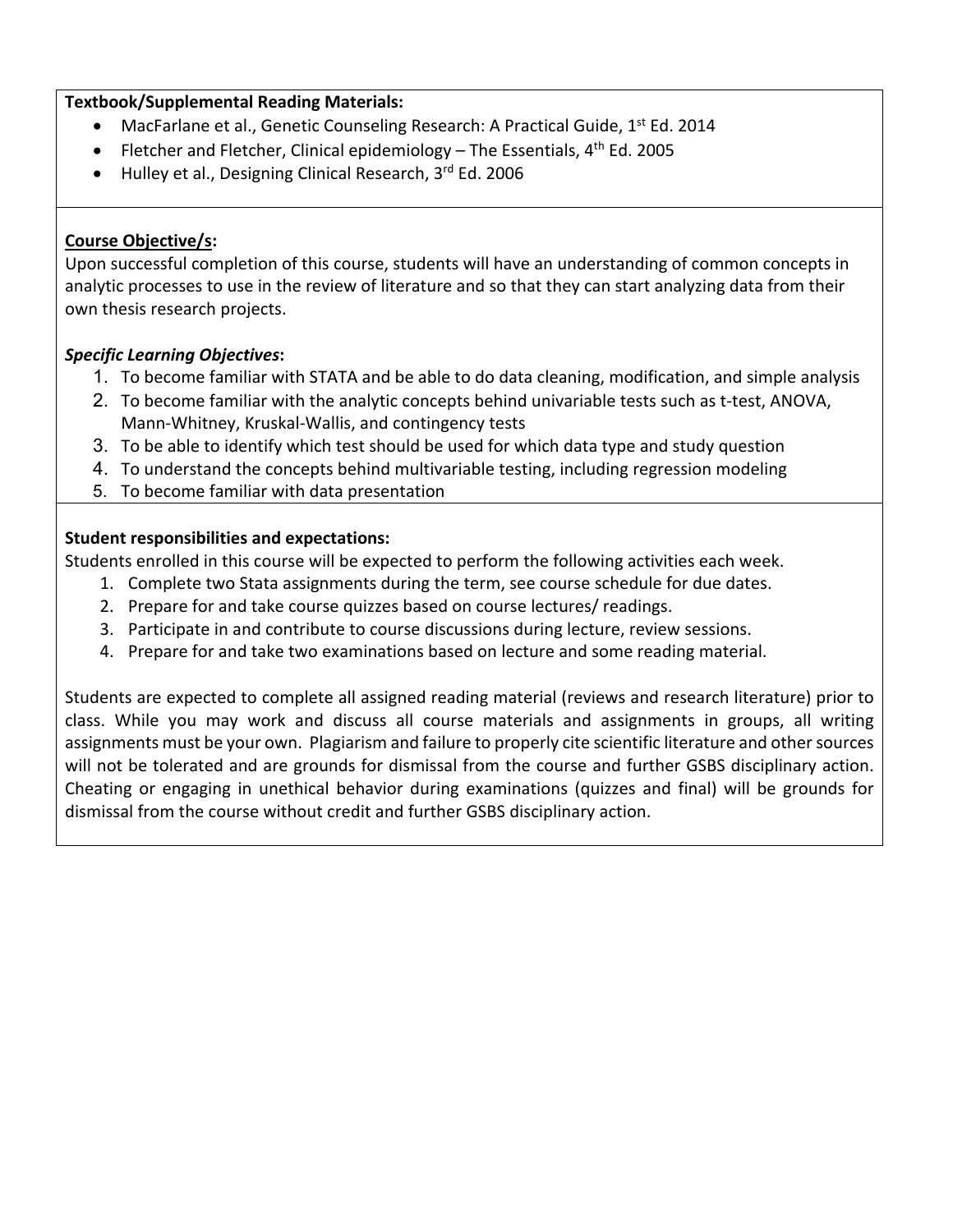#### **Grading System:** Letter Grade (A-F)  $A - 90 - 100%$

B – 80-89%

 $C - 65 - 79%$ 

 $F - 55\%$ 

| <b>Student Assessment and Grading Criteria:</b> |                                                                                                                                                                                                                                                                                                                                                             |
|-------------------------------------------------|-------------------------------------------------------------------------------------------------------------------------------------------------------------------------------------------------------------------------------------------------------------------------------------------------------------------------------------------------------------|
|                                                 | The goal of the assignments are to familiarize students to Stata.<br>The first assignment will involve data cleaning, descriptive anaylsis,<br>and univariable comparative analyses. The second test will involve<br>multivariable comparative analyses. Datasets will be provided with<br>associated exercises. Students will have to perform the analysis |
| Assignments (30%)                               | and provide the ".do" files as well as answers to the questions.                                                                                                                                                                                                                                                                                            |
| Quiz (20%)                                      | The goal of these exercises will be to assess if students are<br>following the material as the class progresses. The assessments<br>will include no more than 10 questions on material that has been<br>covered over the previous two lectures.                                                                                                             |
|                                                 | Each test will include multiple choice, multiple answer and                                                                                                                                                                                                                                                                                                 |
|                                                 | true/false questions evaluating the understanding of theoretical                                                                                                                                                                                                                                                                                            |
| Midterm Exam (22%)                              | concepts in epidemiology and statistics. Tests will not require the                                                                                                                                                                                                                                                                                         |
| Final Exam (22%)                                | use of Stata or any other statistical software. However, simple<br>questions requiring some mathematical formulae may be present.<br>These questions will not require anything more than a simple<br>calculator.                                                                                                                                            |
|                                                 | Attendance is mandatory for all assigned classes. Missing more                                                                                                                                                                                                                                                                                              |
|                                                 | than one class for any reason (excused or unexcused) will result in<br>a reduction in the student's final letter grade by one full letter                                                                                                                                                                                                                   |
|                                                 | grade. Only extreme extenuating circumstances, such as illness                                                                                                                                                                                                                                                                                              |
|                                                 | with a doctor's note, will be considered for exceptions to this                                                                                                                                                                                                                                                                                             |
|                                                 | rule. Make-up work will be required for any missed class. Two                                                                                                                                                                                                                                                                                               |
|                                                 | tardies (5 minutes late or more) will be considered one unexcused                                                                                                                                                                                                                                                                                           |
| Participation and/or Attendance (5%)            | absence.                                                                                                                                                                                                                                                                                                                                                    |

#### **ASSIGNMENT DESCRIPTIONS**

#### • **Stats with Dataset 1: Baseline statistics**

This assignment will involve data cleaning, descriptive anaylsis, and univariable comparative analyses in STATA with a provided data set and exercises to complete.

# • **Stats with Dataset 2: Multivariable comparisons**

The second test set will involve multivariable comparative analyses. Datasets will be provided with associated exercises. Students will have to perform the analysis and provide the ".do" files as well as answers to the questions